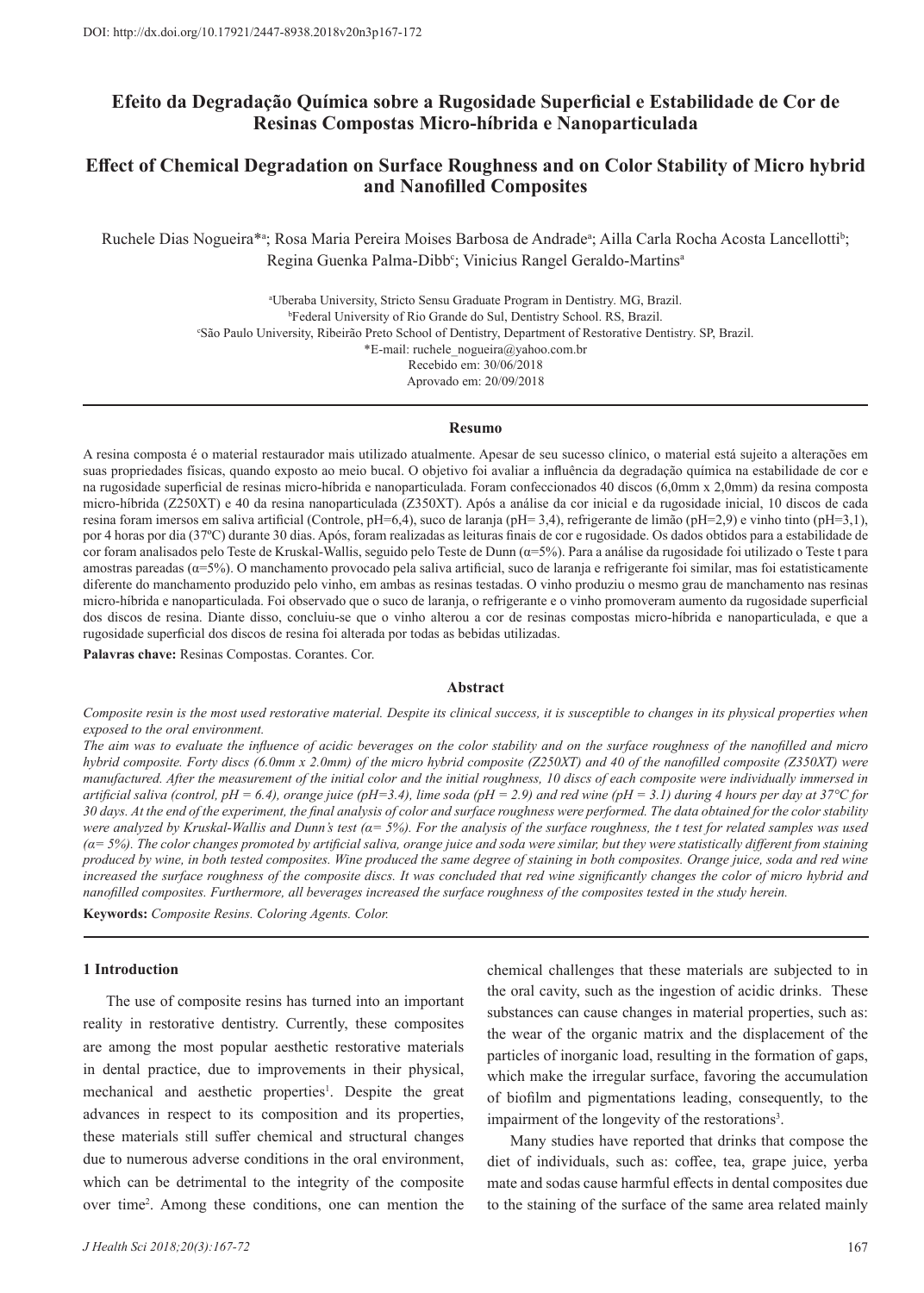with the absorption or adsorption of coloring substances found in these drinks<sup>4</sup>. In addition to changing color, some of these products can also cause degradation in the surface of the composite due to the reduction of its hardness<sup>5</sup>. In addition, the size, the type and quantity of particles of composite load, as well as the composition of the organic matrix of resin play an important role in this context<sup>6</sup>.

With the passing of the years, several modifications were being introduced in particulate load of the composites, more precisely in the composition, size, shape and the amount of the inorganic particles. Despite of that, not only the organic phase but also the inorganic phase has an influence on the material behavior, the characteristics inherent to load particles are directly related to the improvement of the mechanical properties of composite resins<sup>6</sup>. Studies have shown that the composites known as nanofilled have advantages when compared to the micro-hybrid resins, such as: lower contraction of polymerization, better mechanical properties, better brightness, prolonged maintenance of the smoothness of the surface and less wear<sup>7</sup>. The nanofilled resins have a combination of particles of silica and zirconia with size that

varies between 4-20 nm and Nano agglomerates with 0,6-10 micrometers. This allows these particles to be distributed along the organic matrix, in a uniform manner, allowing to occur an increase in the quantity of particles of load of material, taking the greatest percentage in volume of the inorganic phase (approximately 59.5%), which would be responsible for the improvement of the mechanical properties of these resins<sup>6</sup>.

 Despite the advantages conferred to the nanofilled composites, the literature brings no conclusive results on their superiority before the micro-hybrid composites, mainly, to the factors that can lead to staining of the restorations. Thus, the objective of this study was to analyze and compare the surface roughness (Ra) and color change of a micro-hybrid resin and a nanofilled resin subjected to chemical challenge.

## **2 Material and Methods**

## **2.1 Preparation of Specimens**

The composite resins (Table 1) were handled according to the manufacturer's instructions and inserted into an array of metallic cylindrical stainless steel (6.0 mm diameter x 2.0 mm thickness/height), performing insertion in a single increment.

Table 1 - Composite resins tested in the present study<sup>\*</sup>

| <b>Composite (Color)</b> | <b>Composition of the</b><br>resin matrix (Load)                    | Mean size of load<br><i>particles</i> | Load percentage                 | <b>Batch</b> |
|--------------------------|---------------------------------------------------------------------|---------------------------------------|---------------------------------|--------------|
| Filtek $Z250$ XT $(A3)$  | Bis-GMA<br><b>UDMA</b><br>Bis-EMA zirconia/sílica                   | $0.6 \mu m$                           | 82% weight<br>$60\%$ volume     | 44465        |
| Filtek $Z350$ XT $(A3)$  | BisGMA,<br><b>UDMA</b><br><b>TEGDMA</b><br><b>BIS-EMA</b><br>PEGDMA | $4-20$ nm                             | 78.5% weight<br>$63.3\%$ volume | 984521       |

\* In accordance with the manufacturer.

**Source**: Research data.

Immediately after the insertion of the material, the matrix filled with the resin was covered by a strip of polyester and, on this, a glass slide was placed on which an axial load of 500g was applied, during 1 minute to compress the composite resin, making the surface flat and with standardized thickness. The material photoactivation (Radii-cal, SDI Dental Product SDI, Bayswater, Victoria, Australia) was carried out through the glass slide by means of blue light for 20 seconds. The intensity of visible light (1,200 mW/cm2 ) was monitored through a radiometer (RD7, Ecel Indústria e Comércio Ltda, Ribeirão Preto-SP). Prior to polishing, the specimens were kept in distilled water and stored in an oven at 37 ºC.

After 24 hours, the resin discs were subjected to the finishing with Sof-Lex discs Pop On (medium and fine granulation) (3M ESPE, Sumaré-SP, Brazil). This polishing was performed to simulate a clinical situation. At the end of these procedures, the specimens were washed with distilled water for 30 seconds, dried with absorbent paper and immersed in artificial saliva for over 24 hours in an oven at 37 ºC for

then perform the initial measurements of surface roughness and color. So that the readings of color and surface roughness were standardized, a marking on the end of the sample was performed with a spherical rotatory sharp instrument rotatory #1012. Thus, the sample was always positioned in the equipment of analysis with this marking pointing upwards. 10 specimens were obtained per group. Each specimen was identified and distributed according to Table 2.

**Table 2 -** Division of experimental groups

| Group | Composite<br>resins. | Cycling solution $ pH $ |     | <b>Number</b><br>of samples |
|-------|----------------------|-------------------------|-----|-----------------------------|
|       | Filtek Z250 XT       | Artificial Saliva       | 6.4 | 10                          |
| 2     | Filtek Z250 XT       | Orange Juice            | 3.4 | 10                          |
| 3     | Filtek Z250 XT       | Soft Drink              | 2.9 | 10                          |
| 4     | Filtek Z250 XT       | Red Wine                | 3.1 | 10                          |
| 5     | Filtek Z350 XT       | Artificial Saliva       | 6.4 | 10                          |
| 6     | Filtek Z350 XT       | Orange Juice            | 3.4 | 10                          |
| 7     | Filtek Z350 XT       | Soft Drink              | 2.9 | 10                          |
| 8     | Filtek Z350 XT       | Red Wine                | 3.1 | 10                          |

**Source**: Research data.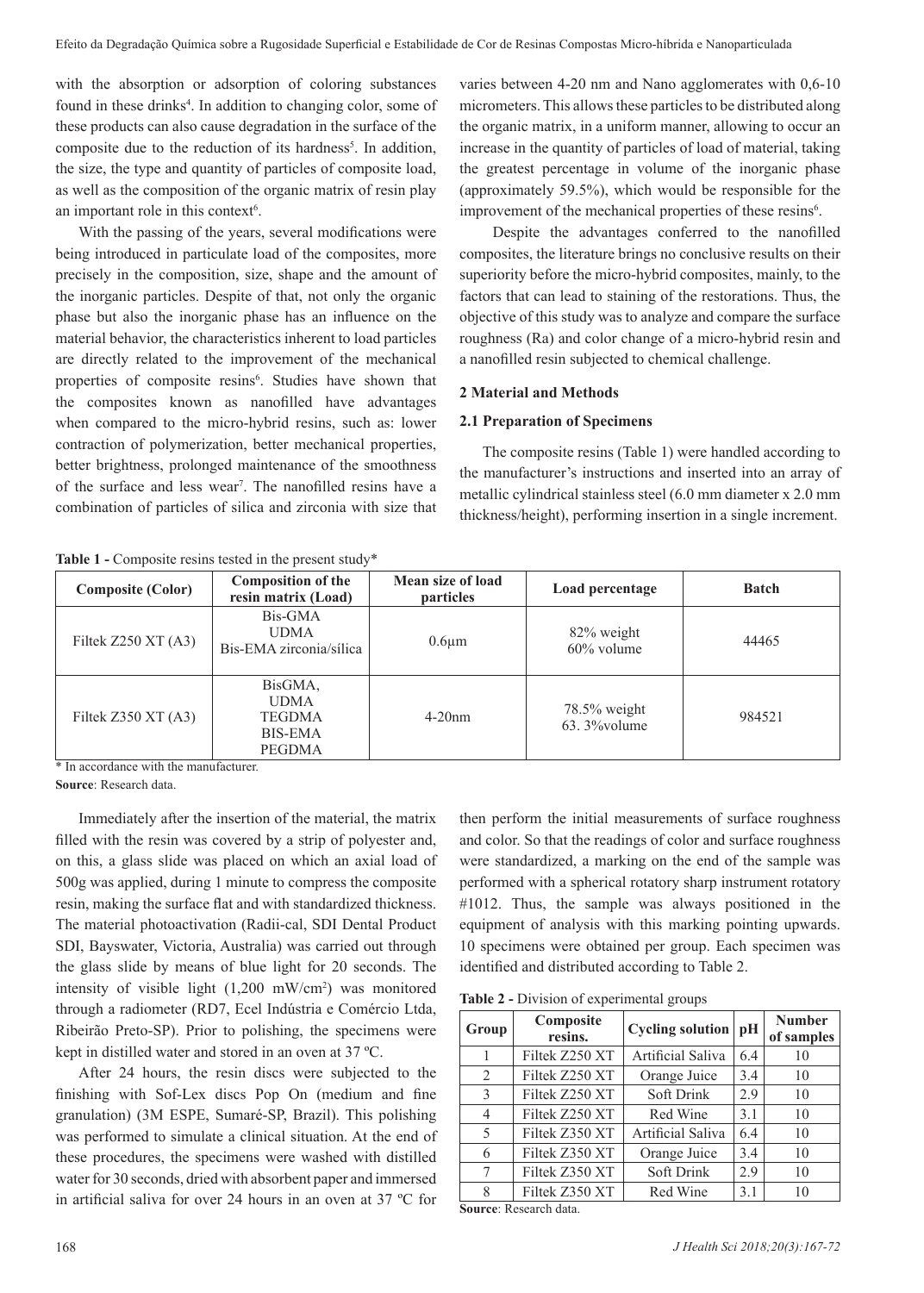## **2.2. Evaluation of initial surface roughness (Ri)**

The specimens were evaluated according to their pattern of surface roughness, by means of the roughness Surfcorder IF1700 (KosakaLaboratoryLtd. Tokyo – 101-0021 – Japan). The sensing tip of 2 μm in diameter, exerting contact pressure of 0,7mN, performed traces at a speed of 0.5 mm/s, totaling 12 readings per specimen. The length of sampling or cut-off used was 0.08mm. Measurements were performed using the parameter that is based on vertical measurement (Ra/μm), of the surface roughness. 3 readings were performed per specimen. The average of 3 readings was used as the measure of each specimen, considered initial roughness (Ri).

## **2.3 Analysis of the initial color**

The initial color of specimens in accordance with the CIELab system, with standard lighting D65 on a white background with the colorimetric spectrophotometer was analyzed (Color guide 45/0, PCB 6807 BYK-Gardner GmbH. Gerestsried – 82538 – Germany). The pattern of each specimen was measured by examining the coordinates  $(L^*,$ a\* and b\* of the CIELab system. Before each reading, the specimens were washed with distilled water for one minute and dried with absorbent paper.

## **2.4 Cycling in the solutions**

The specimens were randomly divided into four groups: the control group was maintained in artificial saliva and the three experimental groups were submitted to nutrient cycling in artificial saliva (sodium chloride, potassium chloride, sorbitol, nipagin, carboxymethyl cellulose (CMC) and distilled water; Pharmacy AcquaBella. Uberaba - MG - Brazil), orange juice (water, concentrated orange juice, Xanthan Gum, sugar, natural aroma, acidulant citric acid and antioxidant ascorbic acid, Tropical Indústria de Alimentos SA Visconde do Rio Branco - MG - Brazil), Lemon soda (Sprite- carbonated water, sugar, lemon juice, natural flavoring, citric acidulant, preservatives sodium benzoate and potassium sorbate; Uberlândia Refrescos Ltda. Uberlândia - MG, Brazil), and red wine (fermented grapes, sugar and preservatives potassium sorbate and sulfur dioxide; Antonio Basso e Filhos Ltda. Flores da Cunha - RS - Brazil).

The specimens were immersed daily in their respective solutions (1.5 mL/specimen) for 4 hours, for 30 days. For the control group, the specimens were maintained at 37  $\degree$ C by exchanging the artificial saliva every two days. These procedures were repeated for 30 days.

The specimens were kept immersed in artificial saliva at  $37^{\circ}$  C  $\pm$  1° C in the interval among the cycles. The beverages were used at a consumption temperature, i.e., soda and orange juice were kept in a refrigerator to  $\pm$  4 °C, and red wine at room temperature  $\pm$  25 °C.

#### **2.5 Evaluation of the final surface roughness (Rf)**

The specimens were evaluated again as to their pattern of surface roughness at the end of 30 days (Rf). The response variable was the difference in the final surface roughness less the initial (Rf - Ri).

## **2.6 Analysis of the final color**

The color was measured again at the end of the cycling, with the same equipment used for the reading of the initial color. The color difference was obtained by calculating ∆Eab\*  $= [(\Delta L^*)^2 + (\Delta^*)^2 + (\Delta b^*)^2]$  1/2. The difference in brightness ( $ΔL$ ),  $Δa$  and  $Δb$  was calculated by the formula  $ΔL^* = l^*(t)$  -L<sup>\*</sup> (0)  $\Delta^* = (1) - a^* (0)$  and  $\Delta b^* = b^* (t) - b^* (0)$ , in which (t) corresponds to the time and (0) corresponds to the baseline. The color change was analyzed by the values of Δe, ΔL, Δa and Δb.

#### **2.7 Statistical Analysis**

The statistical data were analyzed with the aid of the software Bioestat 5.3 (Mamirauá Sustainable Development Institute, Tefé-AM, Brazil). For the statistical analysis of the change in the color of the samples were used in the Kruskal Wallis test, followed by Dunn's test. For the data analysis of surface roughness T-test was used for the related samples. The significance level adopted was 5%.

#### **3 Results and Discussion**

Table 3 shows the variation of color  $(\Delta E)$  of specimens obtained with the resins Z250 and Z350 XT, after 30 days of immersion in artificial saliva, orange juice, soda or red wine. The discs of resin Z250 XT immersed in orange juice (1.6  $\pm$ 0.47) and in the soda (1.7  $\pm$ 0.64) showed the same variation of color than the samples from group 1 (2.3  $\pm$ 0.67) (p>0.05). Since the samples immersed in red wine  $(12.8 \pm 4.32)$  showed greater variation of color than the other groups, for the same resin evaluated ( $p$ <0.05). The samples of resin Z350 XT showed similar behavior to the samples of the micro-hybrid resin. Thus, the discs of resin Z350 XT immersed in orange juice (1.76  $\pm$ 0.62) and in the soda (1.54  $\pm$ 0.32) showed the same variation of color than the samples from group 1 (2.3  $\pm 0.66$ ) (p $> 0.05$ ). Whereas the samples immersed in red wine  $(13.61 \pm 4.24)$  showed greater variation of color than the other groups, for the same resin evaluated ( $p<0.05$ ).

**Table 3 -** Mean (± standard deviation) of the change of color (ΔE) presented in each group

|                          | Values of AE           |                        |  |
|--------------------------|------------------------|------------------------|--|
| <b>Storage solutions</b> | Z250 XT                | Z350 XT                |  |
| Artificial Saliva        | $2.3(\pm 0.67)^{a,A}$  | $2.3(\pm 0.66)^{c,A}$  |  |
| Orange Juice             | $1.6(\pm 0.47)^{a,A}$  | $1.7(\pm 0.62)^{c,A}$  |  |
| Soft Drink               | $1.7(\pm 0.64)^{a,A}$  | $1.5(\pm 0.32)^{c,A}$  |  |
| Red Wine                 | $12.8(\pm 4.32)^{b,A}$ | $13.6(\pm 4.24)^{d,A}$ |  |

<sup>\*</sup> Lowercase compare the data within a same column and letters compare the lines. Different letters indicate the presence of statistically significant differences (p<0.05)

**Source**: Research data.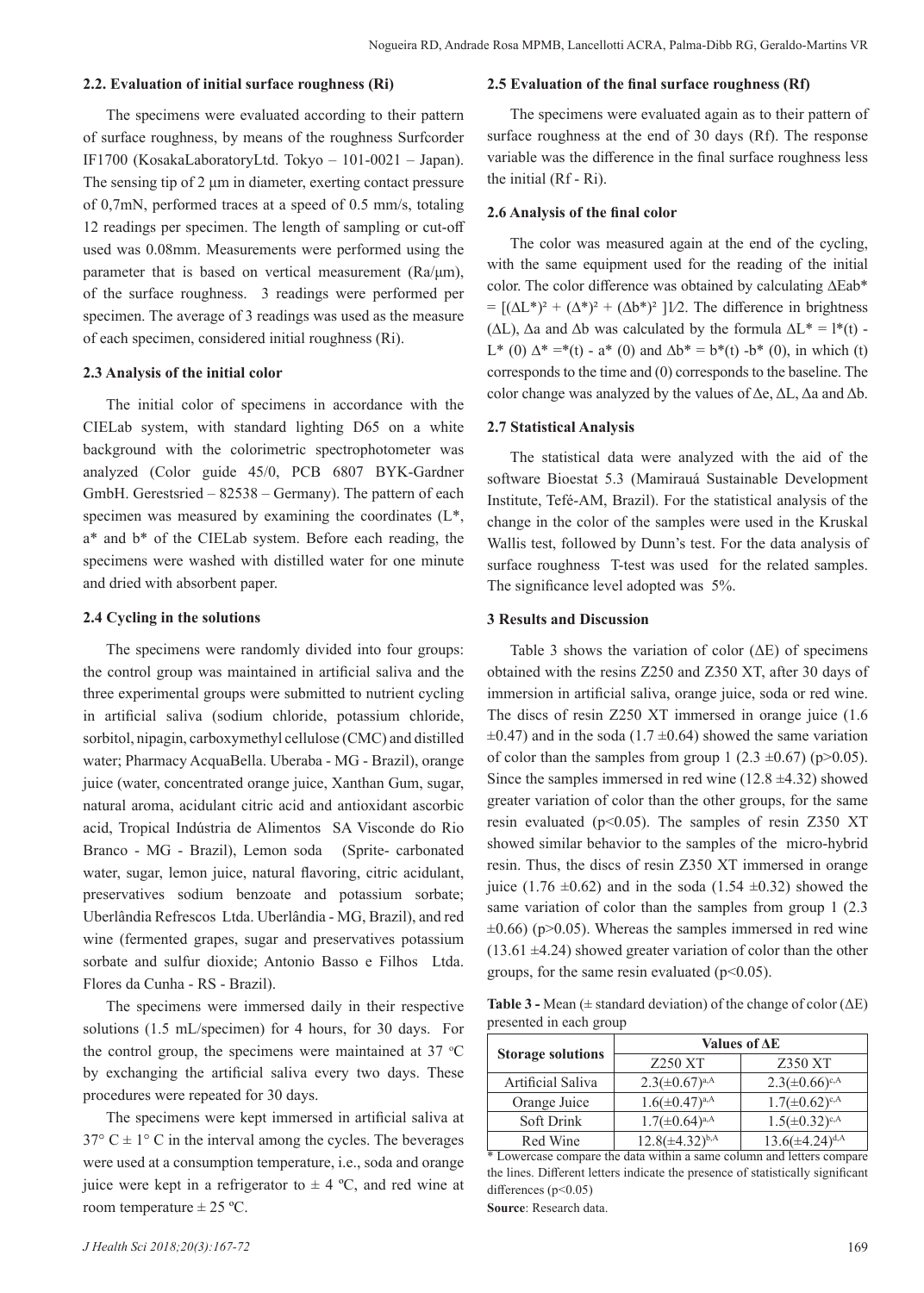Regarding the comparison of staining of the same solution, for the different composite resins tested, it was observed that the staining produced by each solution was the same for the two tested resins  $(p>0.05)$ .

Table 4 shows the comparison between the surface roughness of composite resin Z250 XT before and after

immersion in the tested solutions. The artificial saliva was the only solution that showed no significant changes in the surface roughness of composite resin. Whereas the orange juice (0.332  $\pm 0.57$ ; p=0.0412), the soda (0.289  $\pm 0.37$ ; p=0.0170) and the red wine  $(0.447 \pm 0.30; p=0.0007)$  increased significantly, the roughness of the composite resin after 30 days of cycling.

**Table 4 -** Mean Values (± standard deviation) of the initial surface roughness (Ra), final and the roughness variation (ΔRa) of samples of resin Z250 XT in each group

| <b>Storage solutions</b> | Ra initial         | Ra final          | ∧Ra                  |          |        |
|--------------------------|--------------------|-------------------|----------------------|----------|--------|
| Artificial Saliva        | $0.631 (\pm 0.21)$ | $0.706(\pm 0.23)$ | $0.075 (\pm 0.26)$   | $-1.817$ | 0.0692 |
| Orange Juice             | $0.655(\pm 0.54)$  | $0.988(\pm 0.35)$ | $0.332 \ (\pm 0.57)$ | $-1.910$ | 0.0412 |
| Soft Drink               | $0.553(\pm 0.23)$  | $0.842(\pm 0.36)$ | $0.289 \ (\pm 0.37)$ | $-2.465$ | 0.0170 |
| Red Wine                 | $0.457(\pm 0.16)$  | $0.904(\pm 0.24)$ | $0.447 \ (\pm 0.30)$ | $-4.589$ | 0.0007 |

**Source**: Research data.

Table 5 shows the comparison between the surface roughness of composite resin Z350 XT before and after immersion in the tested solutions. Similarly, to what was observed for micro-hybrid, the artificial saliva was the only solution that showed no significant changes in the surface roughness of composite resin. Whereas the orange juice  $(0.439 \pm 0.32; \text{p=0.0011})$ , the soda  $(0.204 \pm 0.11; \text{p=0.0066})$ and the red wine  $(0.271 \pm 0.16; \text{ p=0.0479})$  increased significantly, the roughness of the composite resin after 30 days of cycling.

**Table 5 -** Mean Values (± standard deviation) of the initial surface roughness (Ra), final and the roughness variation (ΔRa) of samples of resin Z350 XT in each group

| <b>Storage solutions</b> | Ra initial           | Ra final          | ARa               |          |        |
|--------------------------|----------------------|-------------------|-------------------|----------|--------|
| Artificial Saliva        | $0.739 \ (\pm 0.27)$ | $0.784(\pm 0.34)$ | $0.045 (\pm 0.1)$ | $-1.623$ | 0.0734 |
| Orange Juice             | $0.519 \ (\pm 0.12)$ | $0.959(\pm 0.31)$ | $0.439(\pm 0.32)$ | $-4.235$ | 0.0011 |
| Soft Drink               | $0.630(\pm 0.16)$    | $0.835(\pm 0.3)$  | $0.204(\pm 0.11)$ | $-3.075$ | 0.0066 |
| Red Wine                 | $0.755(\pm 0.39)$    | $1.026(\pm 0.26)$ | $0.271(\pm 0.16)$ | $-1.859$ | 0.0479 |

**Source**: Research data.

There are extrinsic and intrinsic factors which influence the stability of the color of composite resins. The extrinsic factors, which may be taken into consideration, in the present study are the pigments present in the solutions that the resin discs were subjected to, and the intrinsic factors are related with the composition of the resins (organic matrix and load particulates)<sup>8</sup>. In the present study, an analysis was made of the influence of different means of immersion on the change of color of two distinct composite resins, being a resin microhybrid (Filtek Z250 XT) and another nanofilled resin (Filtek Z350 XT). The discs of composite resin were immersed in orange juice (yellowish pigments), soda (without pigments) and red wine (purple pigmentation). As a control, artificial saliva was used, without any addition of pigments.

The assessment of the change in the color of the specimens was performed with a spectrophotometer, using the CIELAB system. The CIELAB system is a chromatic measurement method developed by the CIE (Comission Internacionale de L'Eclairage) in 1976, which expresses numerically, the color of an object. It is based on three spatial coordinates perpendicular to each other: the L\* axis, which represents the brightness of the object, varying from black  $(L=0)$  to white  $(L=100)$ ; the shaft\*, which refers to the variation of color of red ( $a^*$  positive) to green ( $a^*$  negative); and the axis  $b^*$ , which is the variation of color from yellow ( $b *$  positive) to blue ( $b *$ negative).(8) These measures of color were always performed in the same position, under the same conditions of luminosity and on a white background. The change of color  $(\Delta E)$  among the chromaticity coordinates is calculated by applying the formula cited above. This value is obtained by the analysis of the values of L\*a\*b\* initial and final evaluations obtained in one and the same object, in the case of this research, the same specimen<sup>9</sup>.

The results show that the orange juice and soda did not promote significant color changes in the tested composite resins, being this staining similar to that caused by the control group. Whereas the wine changed significantly, the color of the resin discs, promoting the same degree of darkening in composite micro-hybrid and nanofilled resins . The wine shows, in its composition, higher concentration of pigments, mainly, in the colors red and purple, than the other tested solutions<sup>10</sup>. The  $\Delta E$  promoted by the wine reached values of 12.8 to 13.6 for the composite resins Z250XT and Z350XT, respectively. According to the literature, there are three intervals of change of color  $(\Delta E)$ , which may indicate whether these changes are or are not significant from the clinical point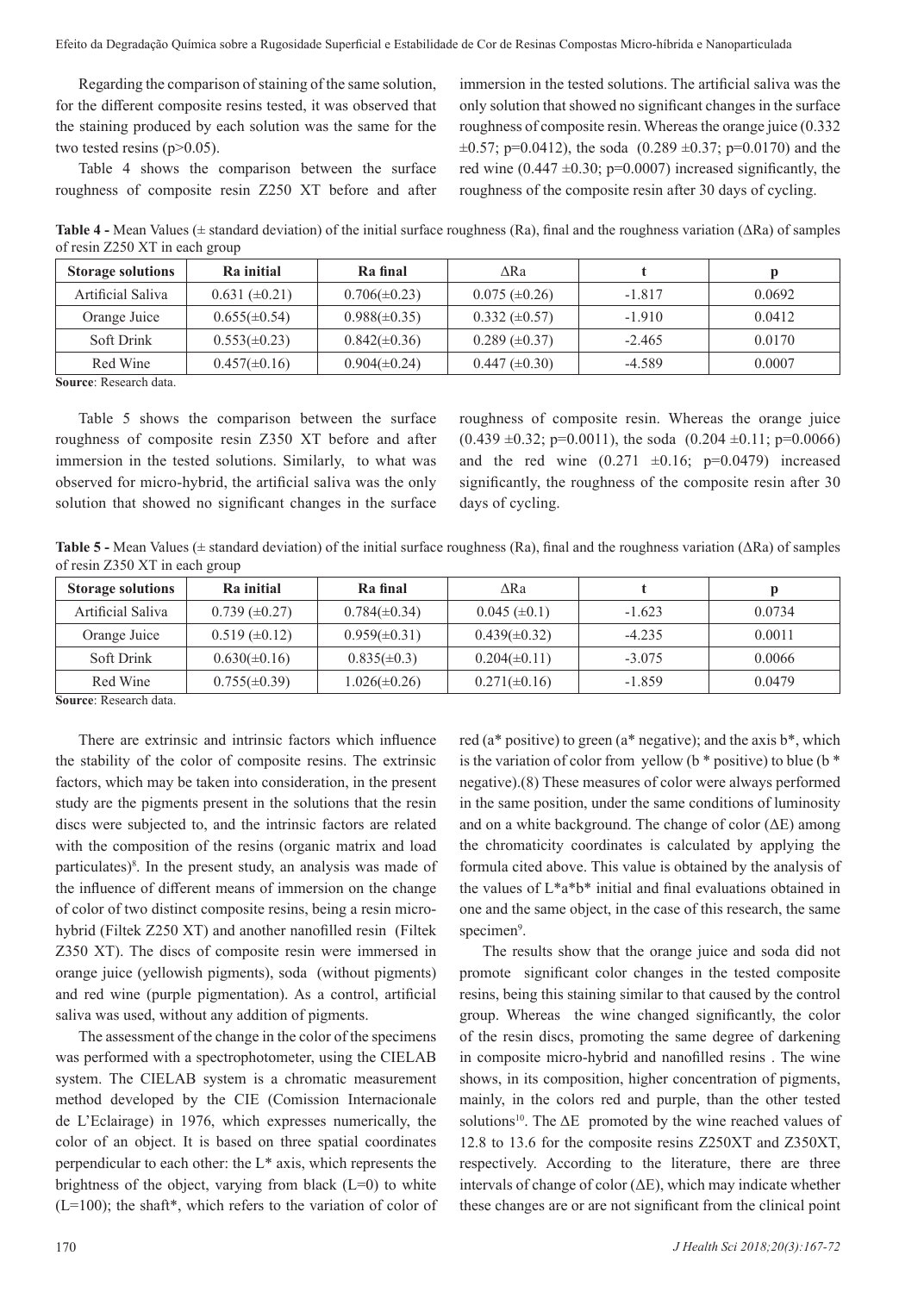of view. Thus, if the ΔE is lower than 1, it means that this change of color is imperceptible to the human eye. If the value is between 1.0 and 3.3, it means that this change is noticeable only by a qualified person, i.e., that the color of the resin is clinically acceptable. However, the value of  $\Delta E$  exceeding 3.3 indicates that the change in the color of the material can be easily observed, being, therefore, clinically unacceptable<sup>11</sup>.

This change of color was favored by the pH of the solution, which promotes the chemical degradation of the organic matrix and, consequently, favors the staining of the composite and by the presence of alcohol, which promotes the softening of the resin and promotes an irreversible degradation of the composite resin, as the increase in the material porosity, which favors the impregnation of pigments on the resins surface<sup>11</sup>. According to the results obtained here, it was observed that the red wine exerts action of the same intensity in microhybrid and nanofilled composite resins.

It was observed that the orange juice and the soda did not significantly change, the color of the composite resins, since the ΔE of micro-hybrid composite resin was 1.6 for the orange juice and 1.7 for soda, and ΔE of nanofilled composite resin was 1.7 for orange juice and 1.5 for soda. As previously described, although the acid pH of these solutions promotes the degradation of organic matrix of the resin, the solutions have few pigments that could cause the staining of the composites.

Despite the literature suggests that the nanofilled composite resins show improvement in the smoothness of the surface and color stability of nanofilled resins due to their structural characteristics of particles of smaller load<sup>6.7</sup>, the present study showed that the nanocomposites have superior resistance to staining in relation to the micro-hybrid composite, after challenge with the tested beverages, which corroborates with other studies recently published<sup>12-14</sup>.

The increase of surface roughness is a factor that also promotes the accumulation of pigments on an object. In the present study, the analysis of surface roughness revealed that all the tested solutions, except for artificial saliva, promoted the increase of surface roughness of micro-hybrid and nanofilled resins. It also facilitated the staining of resin discs immersed in red wine.

The literature shows that acidic solutions increase the roughness of the composites, probably because soften their surface, which leads to the leaching of the organic matrix and, in consequence, the displacement of the particles of load, contributing to the formation of gaps, turning the surface rough 11,14,15. This would be a feasible explanation for the results obtained, due to the low pH of solutions: orange juice 3.4; soda 2.9 and red wine 3.1.

Some studies have shown that alcohol can also affect the surface integrity of composite resins. The absorption of alcohol molecules by the resin matrix could also result in a softening of the composite surface. This explains the change

According to the results obtained in the present study, it was observed that the wine was the only solution that has promoted significant staining of micro-hybrid and nanofilled composite resins . It was also possible to observe that the orange juice, wine, and soda changed the roughness of the resins due to the acidic pH of these solutions. However, one should take into consideration that some extreme conditions were used in this study and that, many times, they do not happen daily in the oral environment, in which the saliva has a fundamental role in the medium pH neutralization in which the composite resin is. However, the methodology used here can make a forecast of how the composite resin restoration would behave in the long term, when present in teeth of individuals that make the intake of these beverages routinely.

## **4 Conclusion**

Before the methodology used and experimental conditions used here, it can be concluded that: wine has changed significantly, the color of the micro-hybrid and nanofilled composite resins; and the roughness of resin discs has been changed by all the used drinks, apart from artificial saliva.

## **References**

- 1- Silvani S, Trivelato RF, Nogueira RD, Gonçalves Lde S, Geraldo-Martins VR. Factors affecting the placement or replacement of direct restorations in a dental school. Contemp Clin Dent 2014;5(1):54-8. doi: 10.4103/0976-237X.128664
- 2- van Dijken JWV, Pallesen U. Durability of a low shrinkage TEGDMA/HEMA-free resin composite system in Class II restorations. A 6-year follow up. Dent Mater 2017;33(8):944- 53. doi: 10.1016/j.dental.2017.04.021
- 3- Voltarelli FR, Santos-Daroz CB, Alves MC, Cavalcanti AN, Marchi GM. Effect of chemical degradation followed by toothbrushing on the surface roughness of restorative composites. J Appl Oral Sci 2010;18(6):585-90.
- 4- Carvalho AC, Alves CCA, Silva COG, Palma-Dibb RG, Geraldo-Martins VR, Lepri CP. Alteração de cor de resinas compostas imersas em diferentes bebidas. J Health Sci 2017;19(4):221-7. http://dx.doi.org/10.17921/2447- 8938.2017v19n4p221-227
- 5- Silva MA, Vitti RP, Sinhoreti MA, Consani RL, Silva-Júnior JG, Tonholo J. Effect of alcoholic beverages on surface roughness and microhardness of dental composites. Dent Mater J 2016;35(4):621-6. doi: 10.4012/dmj.2015-383
- 6- Ferracane JL.Resin composite: state of the art. Dent Mater 2011;27(1):29-38. doi: 10.1016/j.dental.2010.10.020.
- 7- Silva EM, Dória J, Silva JJ, Santos GV, Guimarães JG, Poskus LT. Longitudinal evaluation of simulated toothbrushing on the roughness and optical stability of microfilled, microhybrid and nanofilled resin-based composites. J Dent 2013;41(11):1081-90. doi: 10.1016/j.jdent.2013.08.013.
- 8- Domingos PA, Garcia PP, Oliveira AL, Palma-Dibb RG. Composite resin color stability: influence of light sources and immersion media. J Appl Oral Sci 2011;19(3):204-11. doi: http://dx.doi.org/10.1590/S1678-77572011000300005